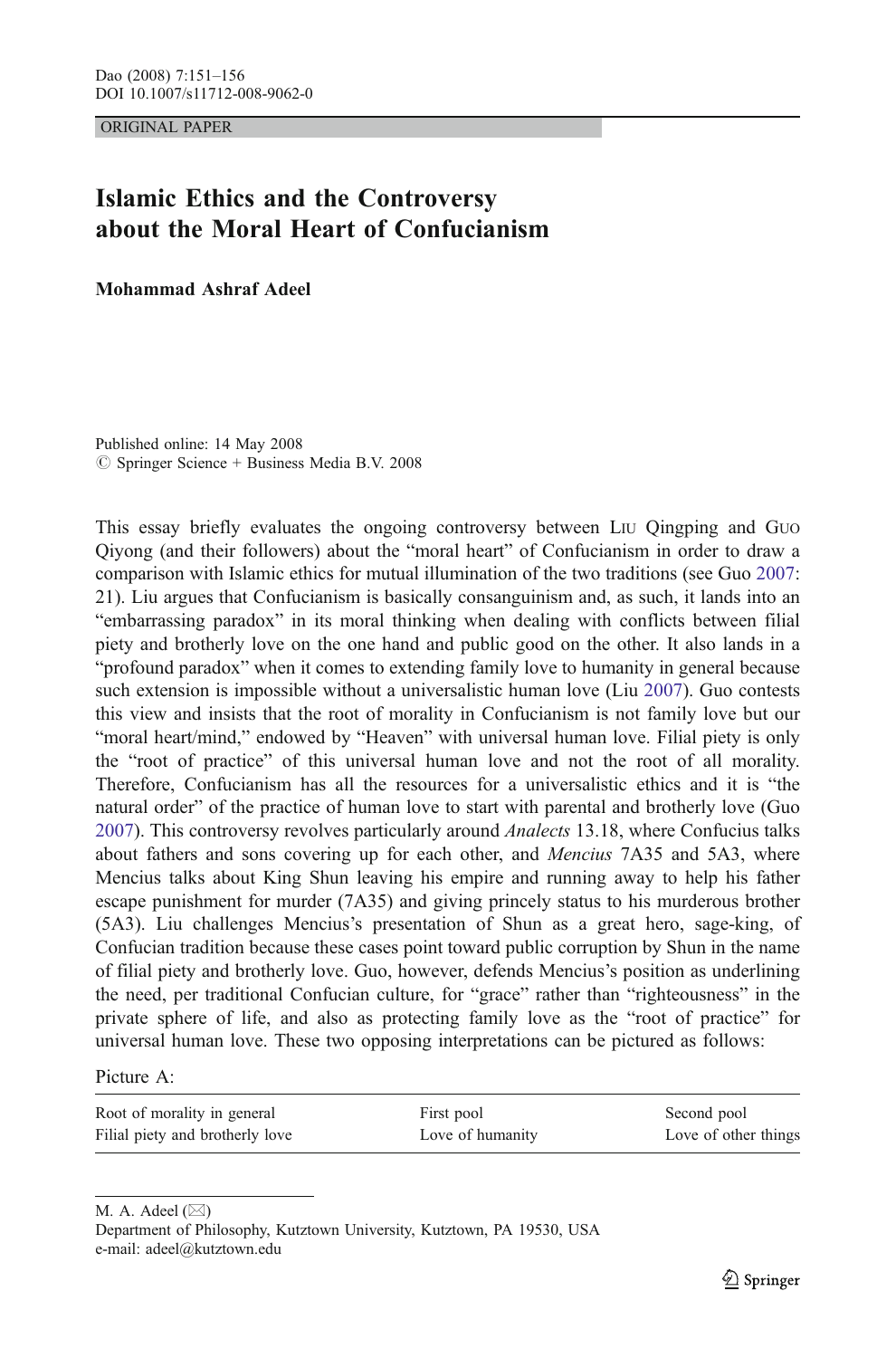## Picture B:

| Root of morality in general*                                                                  | First pool<br>Root in practice       | Second<br>pool      | Third pool              |
|-----------------------------------------------------------------------------------------------|--------------------------------------|---------------------|-------------------------|
| Moral heart/mind or goodness of human nature<br>(bestowed by Heaven) with its four beginnings | Filial piety and<br>brotherly love** | Love of<br>humanity | Love of<br>other things |

\*There is a natural order of flow (of water, so to speak) from the source/root to the first pool and onwards. Also there is a moral priority and superiority belonging to each preceding column (Guo [2007](#page-5-0): 28, 29).

\*\*Parents and relatives need not be criticized frankly for minor faults. They need not be followed blindly either and can be remonstrated only pleasantly. While righteousness rules the public domain, in private matters involving relatives, one has to follow grace (Guo [2007:](#page-5-0) 26).

Picture B is severely challenged by Liu. He not only questions the authoritativeness of the textual evidence presented in support of this picture by his critics (Liu [2007:](#page-5-0) 11) but also contends that "on the one hand, Confucius and Mencius repeatedly stress the supremacy of consanguineous affection in various ways—in special cases or in general statements; on the other hand, they neither definitely give humane love the top priority over consanguineous affection in any general statements, nor definitely contend that kinship bonds ought to give way to humane love in case of conflict in any special cases" (Liu [2007](#page-5-0): 4–5). Liu concludes, therefore, that his interpretation of Confucianism, Picture A, is not only the right interpretation, but its critics offer nothing to challenge this interpretation except their own "general or abstract assertions" (Liu [2007:](#page-5-0) 11).

Given this picture of Confucianism as consanguinism, Liu argues that it conflicts with any idea of universal morality, including the Confucian idea of universal love of humanity itself. If filial piety/family love is the ultimate good, then any public good that comes into conflict with it must be sacrificed for it. So one is always justified in placing his/her relatives above the general public. This obviously paves the way for corruption in society and shows the inner paradox of Confucianism. Also, if consanguine love is the foundation or root of morality, then we are theoretically not justified to extend it to humanity in general because such extension is disrupted, as soon as it conflicts with the interests of one's relatives. As long as there is no such conflict in practice, we can extend consanguine love to other human beings. However, theoretical possibility of the emergence of such conflict cannot be ruled out a priori. Hence, consanguinism cannot yield a universal love for humanity at a general level. This is paradoxical in view of the Confucian claim that filial piety paves the way for love of humanity.

A closer look at Picture B shows that it is marred by inherent conceptual difficulties in addition to, as charged by Liu, its lack of authoritative textual basis in Confucius and Mencius. If, as assumed by Picture B, our moral/heart mind already has universal humanity in it (Guo [2007](#page-5-0): 27), then its "flow" into the first pool, i.e., parental and brotherly love, can be interpreted only as an application of a universal principle to a particular case. So parental love, or the so-called "root of practice" for inculcation of the love of humanity, is a particularistic manifestation of a universal principle. Extension of this parental love to the rest of humanity will, therefore, involve movement back to the universal principle before it can be applied again to other particular human beings. Therefore, it is conceptually only the principle of universal love of humanity which is extended to other humans and not the particular parental love or brotherly love which is itself an application of the universal principle. It is not clear, therefore, what conceptual advantage is lent by the so-called "root of practice" to the process of extension of love to other human beings, except that it is a natural "training ground" for an already available universal principle. In fact, the whole idea of parental love being the "root of practice" of love for other human beings is made to look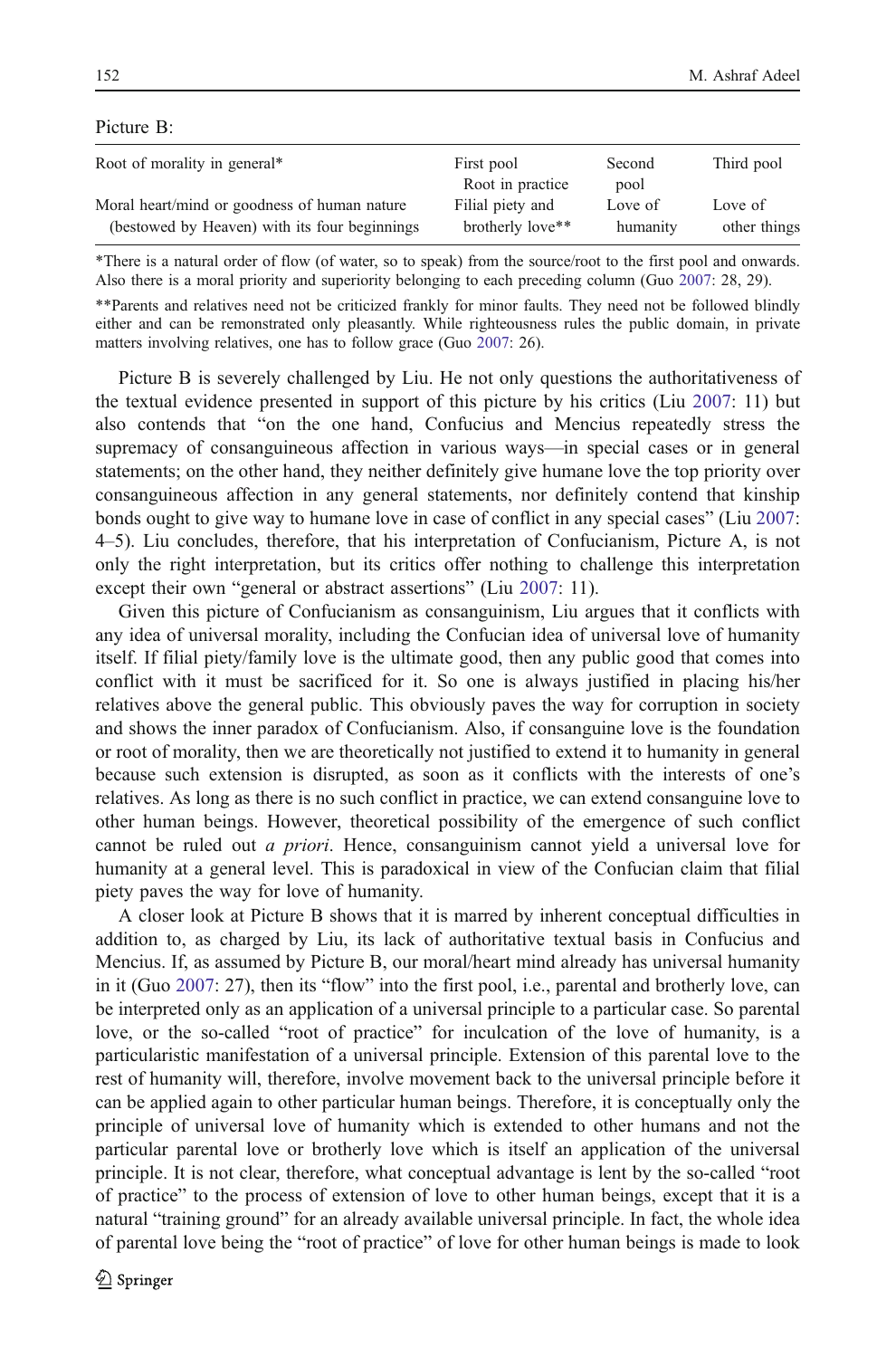conceptually useless by Picture B. Parental love does not seem to add anything to our humanity. It is not a defining element in our humanity. However, the supporters of Picture B want to declare parental love to be a defining element of our humanity when they say that "if someone advocates 'universal love' or 'humane love' without insisting on the supremacy of piety to parents or of loyalty to the sovereign, he or she will no longer be a human being (not to mention being a Confucian), but merely a beast" (Liu [2007](#page-5-0): 12).

Advocates of Picture B might argue that universal human love is in us only as a sprouting root, so to speak, and is "developed" through its application to the family as a trunk of a tree and its applications to other human beings are like the branches of this tree. This metaphor, however, does not solve the conceptual problem mentioned above. The sprouting root is obviously universal in character, as per assumption of the advocates of Picture B (see Guo [2007:](#page-5-0) 22). In that case, there is nothing "developmental" about it. A universal principle does not develop in the sense in which a tree does. All one can say is that a universal principle may be applied to new cases and situations and that such applications can make one more adept in using the principle. These applications do not help the principle "develop." Therefore, this metaphor does not seem to help much in making family love a defining element of our humanity.

Advocates of Picture B might claim that the sprout of human love in us is just a disposition or natural tendency for human love in the beginning. However, if they claim this tendency to be family-specific in the beginning, they run counter to Mencius' own example of a child falling into a well. For him, our spontaneous response to such a situation is not contingent upon who the child is. It is universal. It may be granted though that such a natural tendency can be claimed to be applied first to the family and then to others.

All that Picture B succeeds in establishing, therefore, is that our universal love of humanity is "trained" within the family in the beginning. However, this is a far cry from such claims as made by YOU Rou, a distinguished disciple of Confucius: "Filial piety and brotherly respect are the roots of humaneness" (*[Analects](#page-5-0)*, 1.2). Or "the true meaning of humanity is to serve one's parents and the true meaning of righteousness is to obey one's elder brother" ([Mencius](#page-5-0), 7A27). It is true that Guo quotes CHENG Yi's interpretation of these passages (Guo [2007](#page-5-0): 23–24), which is in line with Picture B, but that interpretation fails to make service to one's parents "the true meaning" of one's humanity or obedience to one's brother "the true meaning" of righteousness. As we saw above, that interpretation only makes parental love etc. the beginning of the application of one's humanity.

Islamic tradition is clearly against making blood relations or consanguine love the basis of our humanity or morality. The Quran explicitly makes righteousness the criterion of judgment in the sight of God:

O mankind! We created you from a single (pair) of a male and a female, and made you into nations and tribes, that ye may know [recognize] each other (not that ye may despise each other). Verily the most honored of you in the sight of Allah is (he who is) the most righteous of you. And Allah has full knowledge and is well acquainted (with all things).  $(Our an 49: 13)$ 

However, it is remarkable that the Confucian concept of moral heart/mind is present in the Quran as well: "It is He Who brought you forth from the wombs of your mothers when ye knew nothing; and He gave you hearing and sight and intelligence and affections  $[a1-a1]$ : that ye may give thanks (to Allah)" (*Quran* 16:78).

The term al-af-'i-daa (singular fu'aad), which literally means "the hearts" in Arabic, is the seat of both intelligence and affections for the *Quran*. It is from this seat that approval or disapproval of right or wrong issues. The *Quran* notes that humans are the only creatures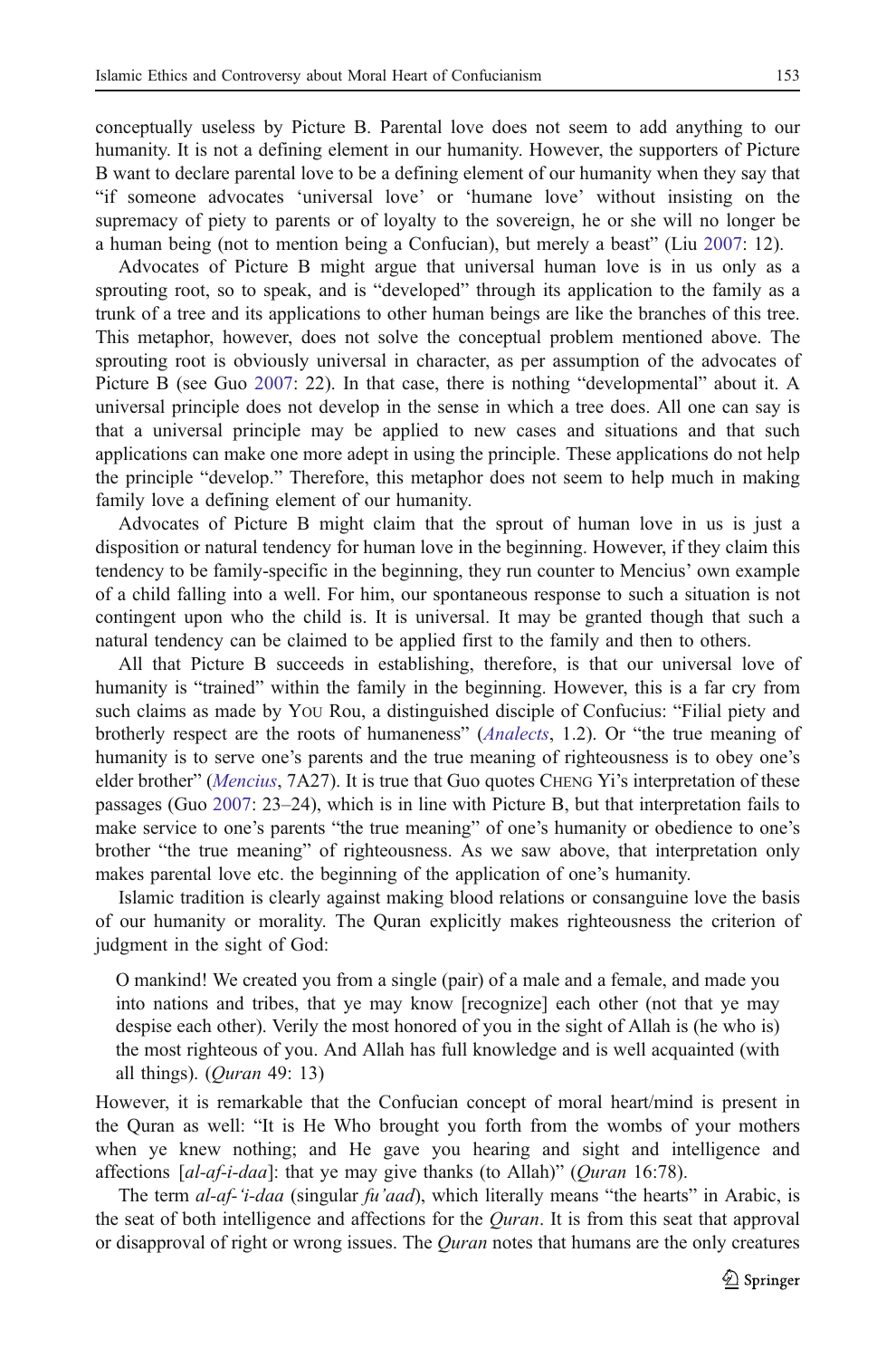of God who have been given the Trust (ability) and the responsibility to choose between right and wrong: "We did indeed offer the Trust to the Heavens and the Earth and the Mountains; but they refused to undertake it, being afraid thereof: but man undertook it. He was indeed unjust and foolish" (*Ouran* 33:72).<sup>1</sup> This grave Trust of moral choice, therefore, is inherent in human nature, according to the *Ouran*. Therefore, in the matter of a moral heart/mind in a human being, the Quran and the Confucian Picture B above are equivalent. The overall Islamic position on morality and family love can be pictured as follows:

## Picture C:

| Root of morality in general*                                                       | First pool<br>Root of moral and spiritual<br>practice             | Second pool                                  | Third pool                          | Fourth<br>pool             |
|------------------------------------------------------------------------------------|-------------------------------------------------------------------|----------------------------------------------|-------------------------------------|----------------------------|
| <i>Fu'aad</i> or moral heart/mind<br>bestowed with trust of moral<br>choice by God | Choosing faith in one God<br>over holding of partners<br>with Him | Filial piety and<br>respect for<br>relatives | Love of<br>other<br>human<br>beings | Love of<br>other<br>things |

\*For major moral and religious duties, the universal standards of righteousness have to be applied in an evenhanded fashion to relatives and all other human beings. For example, in matters of justice, you cannot bear false witness against a human being in order to protect your parents or other relatives (Ouran 4:135). For optional actions (of favor to others or spirituality), parents and relatives are supposed to be given preferential treatment. An optional religious action, for example, might be dropped in deference to parents' needs or interests (see Al-Ghazali [1937/1938](#page-5-0), Ihya, Vol. II, p. 352).

It is obvious from Picture C that filial piety is of great significance in Islamic ethics as well. However, as noted below, it is not a defining element of righteousness. It is only the "root of its practice," so to speak. It is just the beginning of the application of our universal righteousness, bestowed by God in our moral heart/mind as a grave Trust.

The following verses of the *Quran* and the prophetic traditions provide textual evidence to support Picture C above:

Say: "Come I will rehearse what Allah hath (really) prohibited you from": join not anything as equal with Him; be good to your parents; kill not your children on plea of want—We provide sustenance for you and for them—come not nigh to shameful deeds, whether open or secret; take not life, which Allah hath made sacred, except by way of justice and law: Thus doth He command you, that ye may learn wisdom.  $(Quran 6:151)$ 

Thy Lord hath decreed that ye worship none but him, and that ye be kind to parents. Whether one or both of them attain old age in thy life, say not to them a word of contempt, nor repel them. But address them in terms of honor. And, out of kindness, lower to them the wing of humility, and say: "My Lord! Bestow on them thy Mercy even as they cherished me in my childhood." (*Quran* 17:23–24)

There are other verses dealing with the subject but these two give the gist of the Quranic position (see *Quran* 2:83, 2:215, 4:36, 29:8, 31:14, and 46:15). The first verse clearly places belief in God's absolute unity and uniqueness at the foundation of the Islamic world view. This belief is immediately followed by the Quranic emphasis on the need to do good to one's parents. Perhaps, placing this need immediately after belief in God's unity implies that human beings can naturally learn to practice righteousness by starting with their parents. This is followed by prohibition of all shameful deeds and insistence on the

<sup>&</sup>lt;sup>1</sup> For interpretation of "Trust" as (moral) responsibility or choice, see Ali's [\(2003](#page-5-0)) commentarial notes 3378–3379.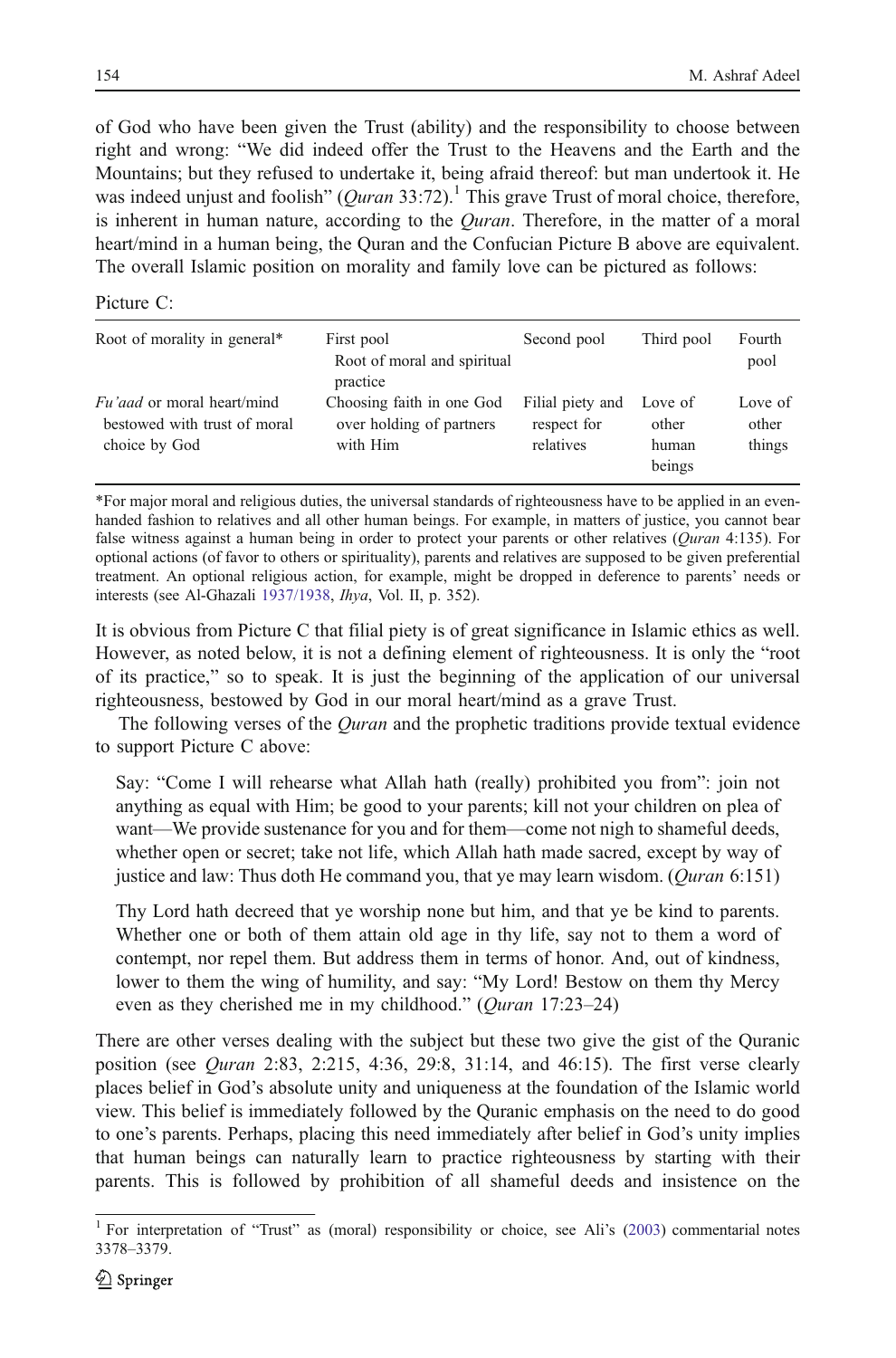complete sanctity of life. This prohibition and insistence imply good treatment of all humans and, beyond that, of all things in the universe. The second group of verses (*Quran*) 17:23–24) underline the attitude of deep humility and mercy with which parents have to be treated. This, in a way, is the foundational attitudes in treating all other human beings and things as well insofar as it functions as a training ground for righteousness beyond one's family.

In addition, there are many sayings of the Prophet of Islam which accord great importance to filial piety.<sup>2</sup> While enumerating cardinal sins, for example, the Prophet is reported to have said:

Narrated Anas: The Prophet was asked about the great sins He said, "They are: (1) To join others in worship with Allah. (2) To be undutiful to one's parents. (3) To kill a person (which Allah has forbidden to kill) (i.e. to commit the crime of murdering). (4) And to give a false witness." (Sahih Bokhari, *Volume 3, Book 48, Number 821.*)

This prophetic saying more or less mirrors the above-quoted 6:151 from the Quran. However, as is evident from the following verse, Islam does not place filial piety above everything else in its ethico-religious scheme:

We have enjoined on man kindness to parents: but if they (either of them) strive (to force) thee to join with Me (in worship) anything of which thou hast no knowledge, obey them not. Ye have (all) to return to Me, and I will tell you (the truth) of all that ye did. (29:8)

O ye who believe! Stand out firmly for justice, as witnesses to Allah, even as against yourselves, or your parents, or your kin, and whether it be (against) rich or poor: for Allah can best protect both. Follow not the lusts (of your hearts), lest ye swerve, and if ye distort (justice) or decline to do justice, verily Allah is well-acquainted with all that ye do. (4: 135)

It is obvious that filial piety is not allowed to interfere with God's absolute uniqueness and unshared worship-worthiness. Neither is it allowed to disrupt the central value of justice. Therefore, while extremely important, filial piety is not the ultimate source of values in Islam. Like all other values, filial piety is based in the sense of right and wrong granted to humans by the sole creator of the universe.

In conclusion, it can be stated that there are some parallels between the Confucian and Islamic traditions, particularly when Confucianism is interpreted as per Picture B above with parental and brotherly love not as defining elements of humanity or morality but as the beginning of its application/practice only. It is natural to start applying one's love for humanity to one's family first and thereby become adept in its further applications to other human beings. Islamic emphasis on filial piety seems to have similar connotations insofar as it functions as a training ground for application of one's sense of righteousness with faith in God's absolute unity as the creator of all that there is in the universe. The goal in Islamic ethics is to achieve Taqwa, virtuous character, through practice of religious and moral virtues that are all based on a sense of right and wrong given as a Trust to mankind. Family love in this context is a very important training ground for virtue but does not define right and wrong.

<sup>&</sup>lt;sup>2</sup> See in Khan's ([2008\)](#page-5-0) Sahih Bukhari, for example, vol. I, book 10, No. 505, vol. III, book 34, No. 418, vol. IV, book 51, No. 10, and many more.